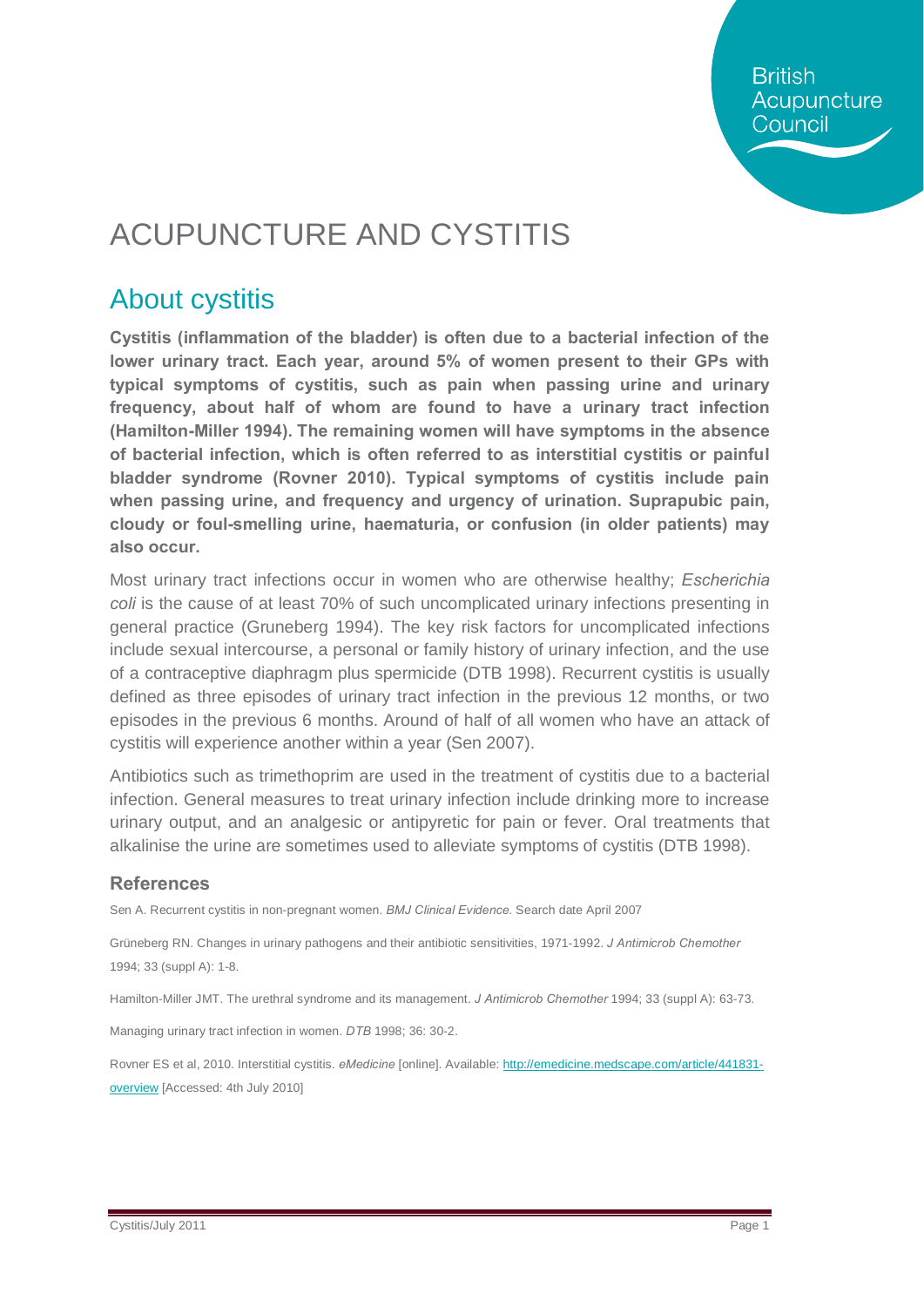#### How acupuncture can help

There is little published clinical data on the effects of acupuncture for cystitis. Two controlled trials in Norway with positive results have indicated that acupuncture may be a worthwhile alternative in the prevention of frequently recurring cystitis in women (Aun 1998; Alraek 2002) (see Table overleaf)

Acupuncture may help in the treatment of cystitis by:

- reducing inflammation, by promoting release of vascular and immunomodulatory factors (Kim 2008, Kavoussi 2007, Zijstra 2003);reducing pain and swelling (Lorenzini 2010)
- · improving bladder irritation by inhibition of capsaicin-sensitive C-fibre activation (Hino 2010).

### About traditional acupuncture

Acupuncture is a tried and tested system of traditional medicine, which has been used in China and other eastern cultures for thousands of years to restore, promote and maintain good health. Its benefits are now widely acknowledged all over the world, and in the past decade traditional acupuncture has begun to feature more prominently in mainstream healthcare in the UK. In conjunction with needling, the practitioner may use techniques such as moxibustion, cupping, massage or electro-acupuncture. They may also suggest dietary or lifestyle changes.

Traditional acupuncture takes a holistic approach to health and regards illness as a sign that the body is out of balance. The exact pattern and degree of imbalance is unique to each individual. The traditional acupuncturisto skill lies in identifying the precise nature of the underlying disharmony and selecting the most effective treatment. The choice of acupuncture points will be specific to each patiento needs. Traditional acupuncture can also be used as a preventive measure to strengthen the constitution and promote general wellbeing.

An increasing weight of evidence from Western scientific research (see overleaf) is demonstrating the effectiveness of acupuncture for treating a wide variety of conditions. From a biomedical viewpoint, acupuncture is believed to stimulate the nervous system, influencing the production of the body ocommunication substances - hormones and neurotransmitters. The resulting biochemical changes activate the body's selfregulating homeostatic systems, stimulating its natural healing abilities and promoting physical and emotional wellbeing.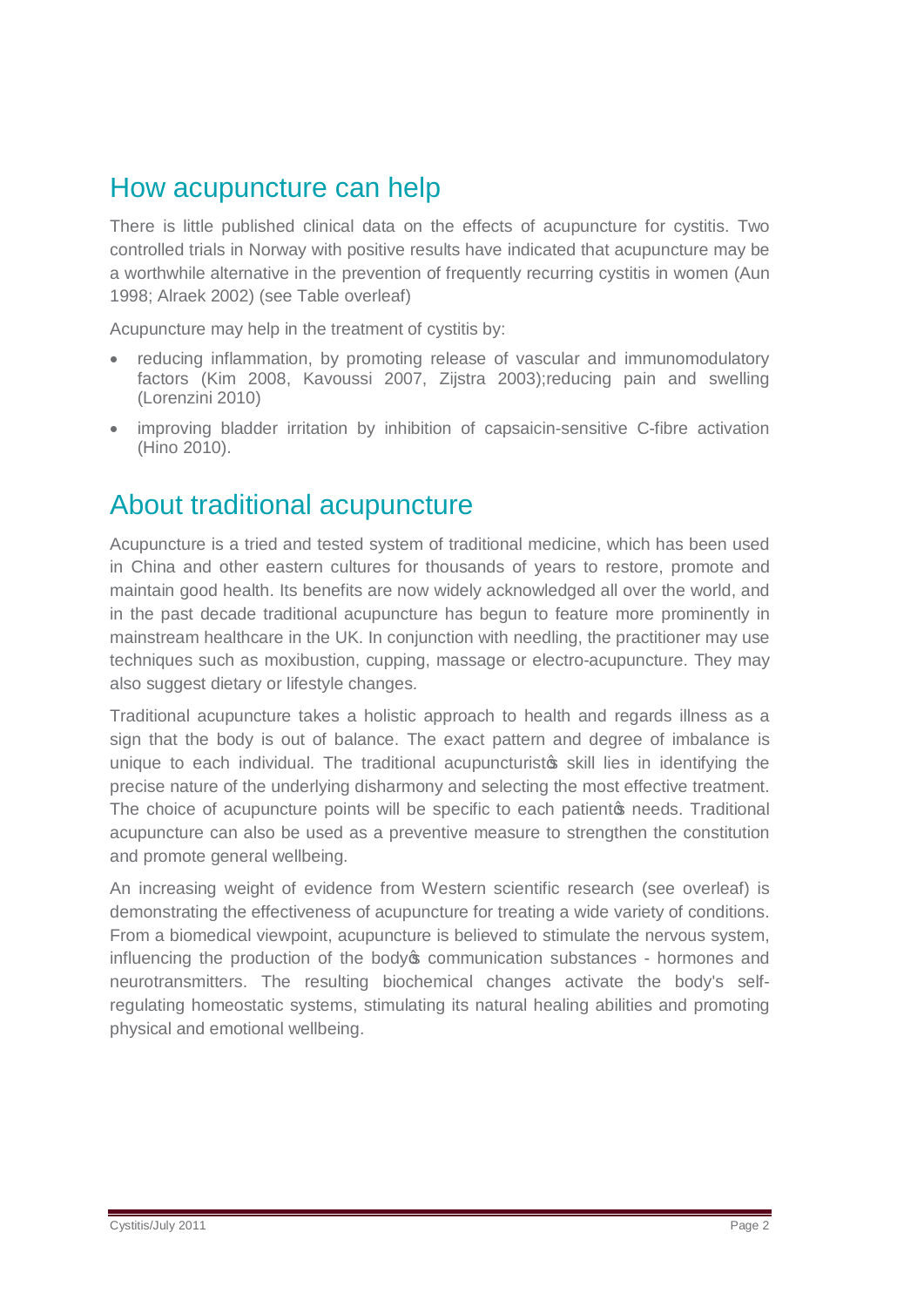## About the British Acupuncture Council

With over 3000 members, the British Acupuncture Council (BAcC) is the UK® largest professional body for traditional acupuncturists. Membership of the BAcC guarantees excellence in training, safe practice and professional conduct. To find a qualified traditional acupuncturist, contact the BAcC on 020 8735 0400 or visit [www.acupuncture.org.uk](http://www.acupuncture.org.uk/)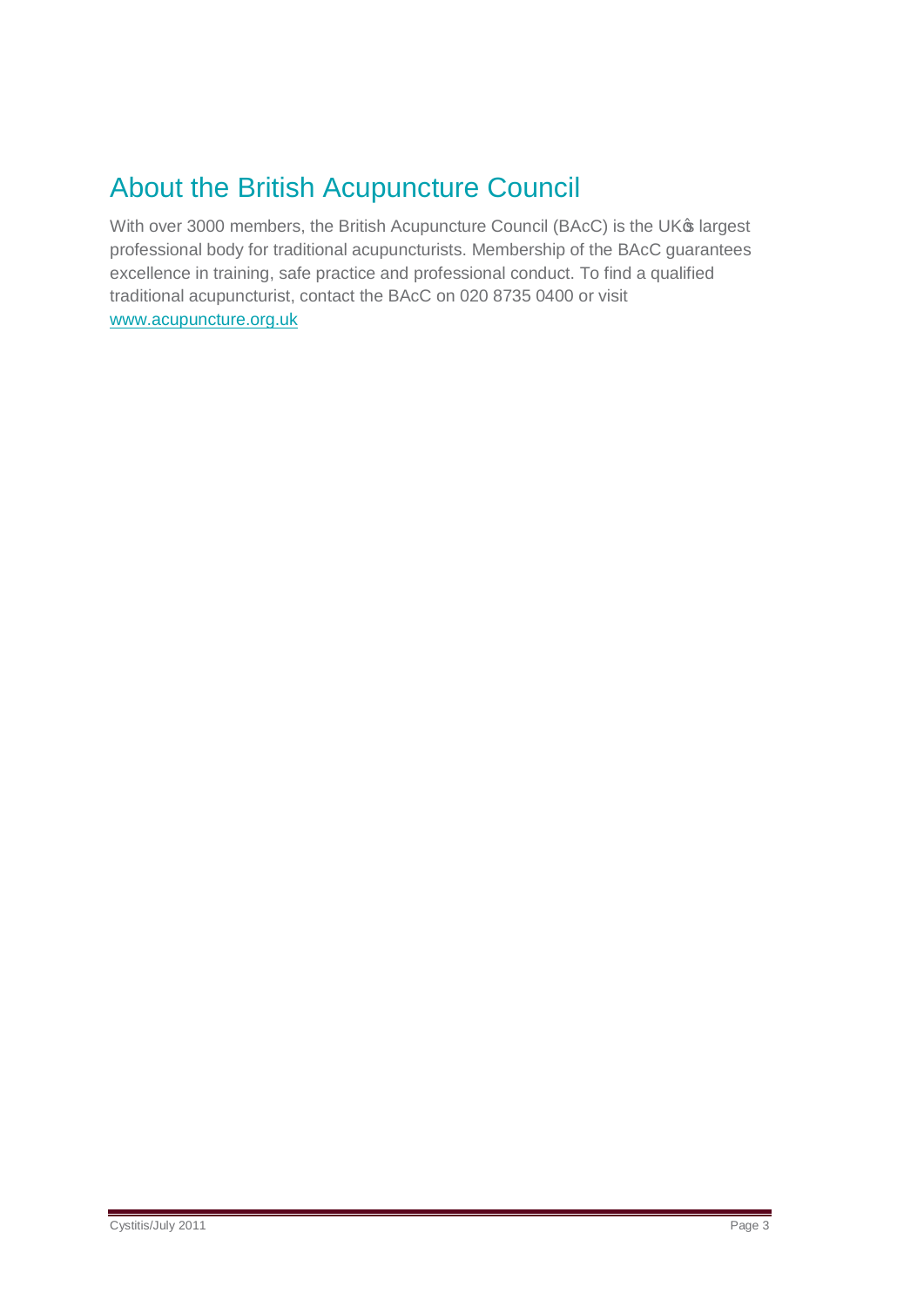# ACUPUNCTURE AND CYSTITIS

## The evidence

| <b>Research</b>                                                                                                                                                                                                                    | <b>Conclusion</b>                                                                                                                                                                                                                                                                                                                                                                                                                                                                                                                                                                                                                                                                                                                                                                                    |
|------------------------------------------------------------------------------------------------------------------------------------------------------------------------------------------------------------------------------------|------------------------------------------------------------------------------------------------------------------------------------------------------------------------------------------------------------------------------------------------------------------------------------------------------------------------------------------------------------------------------------------------------------------------------------------------------------------------------------------------------------------------------------------------------------------------------------------------------------------------------------------------------------------------------------------------------------------------------------------------------------------------------------------------------|
| <b>Reviews</b>                                                                                                                                                                                                                     |                                                                                                                                                                                                                                                                                                                                                                                                                                                                                                                                                                                                                                                                                                                                                                                                      |
| <b>Clinical studies</b>                                                                                                                                                                                                            |                                                                                                                                                                                                                                                                                                                                                                                                                                                                                                                                                                                                                                                                                                                                                                                                      |
| Alraek T, Soedal LIF, Fagerheim SU,<br>Digranes A, Baerheim A.<br>Acupuncture treatment in the<br>prevention of uncomplicated<br>recurrent lower urinary tract<br>infections in adult women. Am J Pub<br>Health 2002; 92: 1609-11. | A randomised controlled trial involving 94 women with<br>uncomplicated recurrent lower urinary tract infections that<br>compared acupuncture with no treatment. In all, 73% of the<br>women in the acupuncture group and 52% in the no-treatment<br>group were free of infection during the 6-months follow-up, which<br>was not a significant difference (p=0.08). However, half as many<br>episodes of infection (the primary outcome measure) per person-<br>month occurred in the acupuncture group during follow-up<br>(incident rate ratio = $0.45$ , 95% CI 0.23 to 0.86; pm0.05). The<br>researchers concluded that acupuncture reduced the recurrence<br>rate among cystitis-prone women to half the rate of that in<br>untreated women.                                                    |
| Aune A, Alraek T, Huo L, Baerheim A.<br>Can acupuncture prevent cystitis in<br>women? Tidsskr Nor Laegeforen<br>1998; 118: 1370-2.                                                                                                 | A randomised controlled trial involving 67 adult women with a<br>history of recurrent lower urinary tract infection that compared<br>acupuncture treatment, sham acupuncture, or no treatment. The<br>incidence rate of UTI over the following 6 months was noted. In the<br>acupuncture group, a total of 85% was free of cystitis during the 6-<br>month observational period, compared to 58% in the sham group<br>( $p < 0.05$ ), and 36% in the control group ( $p < 0.01$ ). Compared to<br>the acupuncture group, twice as many incidents of cystitis occurred<br>in the sham group, and three times as many in the control group (p<br>< 0.05). The researchers concluded that acupuncture seems a<br>worthwhile alternative in the prevention of frequently recurring<br>cystitis in women. |
| <b>Case reports</b>                                                                                                                                                                                                                |                                                                                                                                                                                                                                                                                                                                                                                                                                                                                                                                                                                                                                                                                                                                                                                                      |
| Kuruvilla AC. Acupuncture for energy<br>malfunction in urinary bladder.<br>Medical Acupuncture 2009; 21: 183-<br>5.                                                                                                                | Case reports of two women with interstitial cystitis for 10 years<br>were assessed before and after acupuncture treatment given once<br>a week for 8 weeks. One woman, whose main symptom had been<br>intense pain, became pain free after treatment and for 2 years of<br>follow-up. The other woman, whose main symptom was severe<br>nocturia (up to 20 times a night) became free of nocturia.                                                                                                                                                                                                                                                                                                                                                                                                   |
| Physiology studies (human and<br>animal)                                                                                                                                                                                           |                                                                                                                                                                                                                                                                                                                                                                                                                                                                                                                                                                                                                                                                                                                                                                                                      |
| Hino K, Honjo H, Nakao M, Kitakoji H.<br>The effects of sacral acupuncture on<br>acetic acid-induced bladder irritation<br>in conscious rats. Urology 2010; 75:<br>730-4.                                                          | An animal study that investigated the effects of sacral acupuncture<br>on acetic acid-induced bladder irritation using cystometry in 40<br>rats. The animals were divided into 5 groups: rats with bladder<br>overactivity induced by acetic acid, with or without sacral<br>acupuncture stimulation; rats treated with sacral acupuncture<br>stimulation after capsaicin desensitisation; rats treated with<br>atropine; and rats treated with sacral acupuncture stimulation after<br>nonacetic acid infusion. Sacral acupuncture stimulation resulted in<br>a 140% increase in intercontraction interval (ICI) in rats with                                                                                                                                                                       |